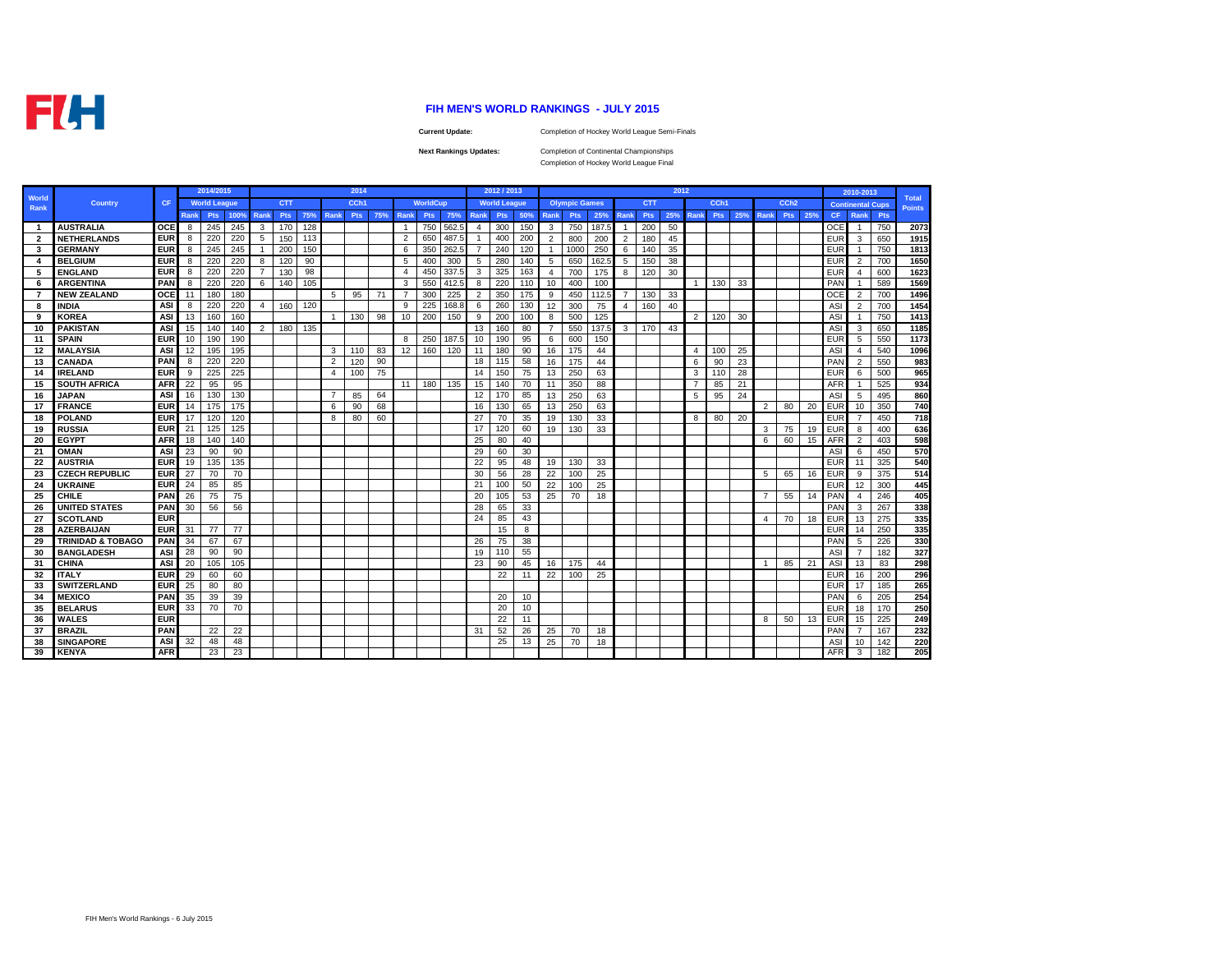| 40 | <b>SRI LANKA</b>          | ASI        | 20 | 20 |  |  |  |  |    | 20 | 10 |  |  |  |  |  | ASI        | 9              | 152 | 182 |
|----|---------------------------|------------|----|----|--|--|--|--|----|----|----|--|--|--|--|--|------------|----------------|-----|-----|
| 41 | <b>GHANA</b>              | <b>AFR</b> | 22 | 22 |  |  |  |  |    | 20 | 10 |  |  |  |  |  | <b>AFR</b> | $\overline{4}$ | 138 | 170 |
| 42 | <b>CHINESE TAIPEI</b>     | ASI        |    |    |  |  |  |  |    |    |    |  |  |  |  |  | ASI        | 8              | 162 | 162 |
| 43 | <b>BARBADOS</b>           | PAN        | 18 | 18 |  |  |  |  |    | 20 | 10 |  |  |  |  |  | PAN        | 10             | 130 | 158 |
| 44 | <b>URUGUAY</b>            | PAN        |    |    |  |  |  |  |    |    |    |  |  |  |  |  | PAN        | 8              | 148 | 148 |
| 45 | <b>SWEDEN</b>             | <b>EUR</b> |    |    |  |  |  |  |    | 15 | 8  |  |  |  |  |  | <b>EUR</b> | 20             | 140 | 148 |
| 46 | <b>CROATIA</b>            | <b>EUR</b> | 22 | 22 |  |  |  |  |    |    |    |  |  |  |  |  | <b>EUR</b> | 21             | 125 | 147 |
| 47 | PORTUGAL                  | <b>EUR</b> | 17 | 17 |  |  |  |  | 33 | 34 | 17 |  |  |  |  |  | <b>EUR</b> | 22             | 110 | 144 |
| 48 | <b>CUBA</b>               | PAN        |    |    |  |  |  |  |    |    |    |  |  |  |  |  | PAN        | 9              | 139 | 139 |
| 49 | <b>GIBRALTAR</b>          | <b>EUR</b> |    |    |  |  |  |  |    | 25 | 13 |  |  |  |  |  | <b>EUR</b> | 21             | 125 | 138 |
| 50 | <b>UZBEKISTAN</b>         | ASI        |    |    |  |  |  |  |    | 20 | 10 |  |  |  |  |  | ASI        | 11             | 114 | 124 |
| 51 | <b>TURKEY</b>             | <b>EUR</b> | 15 | 15 |  |  |  |  |    | 20 | 10 |  |  |  |  |  | <b>EUR</b> | 23             | 95  | 120 |
| 52 | <b>HONG KONG CHINA</b>    | ASI        | 15 | 15 |  |  |  |  |    | 18 | 9  |  |  |  |  |  | ASI        | 12             | 90  | 114 |
| 53 | <b>SLOVAKIA</b>           | <b>EUR</b> | 20 | 20 |  |  |  |  |    |    |    |  |  |  |  |  | <b>EUR</b> | 24             | 80  | 100 |
| 54 | <b>BULGARIA</b>           | <b>EUR</b> | 25 | 25 |  |  |  |  |    |    |    |  |  |  |  |  | <b>EUR</b> | 26             | 70  | 95  |
| 55 | <b>ZIMBABWE</b>           | <b>AFR</b> |    |    |  |  |  |  |    |    |    |  |  |  |  |  | <b>AFR</b> | 5              | 94  | 94  |
| 56 | <b>DOMINICAN REPUBLIC</b> | <b>PAN</b> | 21 | 21 |  |  |  |  |    |    |    |  |  |  |  |  | PAN        | 12             | 67  | 88  |
| 57 | <b>JAMAICA</b>            | PAN        | 23 | 23 |  |  |  |  |    |    |    |  |  |  |  |  | PAN        | 13             | 61  | 84  |
| 58 | <b>THAILAND</b>           | ASI        | 15 | 15 |  |  |  |  |    | 17 | 9  |  |  |  |  |  | ASI        | 14             | 56  | 80  |
| 59 | <b>GREECE</b>             | <b>EUR</b> |    |    |  |  |  |  |    |    |    |  |  |  |  |  | <b>EUR</b> | 25             | 75  | 75  |
| 60 | <b>PARAGUAY</b>           | PAN        |    |    |  |  |  |  |    |    |    |  |  |  |  |  | PAN        | 11             | 72  | 72  |
| 61 | <b>MOROCCO</b>            | <b>AFR</b> |    |    |  |  |  |  |    | 15 | 8  |  |  |  |  |  | <b>AFR</b> | 6              | 60  | 68  |
| 62 | <b>PAPUA NEW GUINEA</b>   | <b>OCE</b> | 20 | 20 |  |  |  |  |    | 20 | 10 |  |  |  |  |  | OCE        | 3              | 36  | 66  |
| 63 | <b>CYPRUS</b>             | <b>EUR</b> |    |    |  |  |  |  |    |    |    |  |  |  |  |  | <b>EUR</b> | 27             | 65  | 65  |
| 64 | <b>FIJI</b>               | <b>OCE</b> | 15 | 15 |  |  |  |  | 32 | 36 | 18 |  |  |  |  |  | OCE        | 5              | 30  | 63  |
| 65 | <b>VENEZUELA</b>          | PAN        |    |    |  |  |  |  |    | 15 | 8  |  |  |  |  |  | PAN        | 14             | 53  | 60  |
| 66 | <b>GEORGIA</b>            | <b>EUR</b> |    |    |  |  |  |  |    |    |    |  |  |  |  |  | <b>EUR</b> | 28             | 60  | 60  |
| 67 | <b>PUERTO RICO</b>        | PAN        |    |    |  |  |  |  |    |    |    |  |  |  |  |  | PAN        | 14             | 53  | 53  |
| 68 | <b>KAZAKHSTAN</b>         | ASI        |    |    |  |  |  |  |    |    |    |  |  |  |  |  | ASI        | 15             | 51  | 51  |
| 69 | <b>SAMOA</b>              | <b>OCE</b> | 15 | 15 |  |  |  |  |    |    |    |  |  |  |  |  | <b>OCE</b> | -4             | 33  | 48  |
| 70 | <b>IRAN</b>               | ASI        | 23 | 23 |  |  |  |  |    |    |    |  |  |  |  |  | ASI        |                |     | 23  |
| 71 | <b>GUATEMALA</b>          | PAN        | 15 | 15 |  |  |  |  |    | 15 | 8  |  |  |  |  |  | PAN        |                |     | 23  |
| 72 | <b>PANAMA</b>             | PAN        |    |    |  |  |  |  |    |    |    |  |  |  |  |  | PAN        | 16             | 22  | 22  |
| 73 | <b>LITHUANIA</b>          | <b>EUR</b> | 15 | 15 |  |  |  |  |    |    |    |  |  |  |  |  | <b>EUR</b> |                |     | 15  |
| 73 | <b>TANZANIA</b>           | <b>AFR</b> | 15 | 15 |  |  |  |  |    |    |    |  |  |  |  |  | <b>AFR</b> |                |     | 15  |
| 75 | <b>VANUATU</b>            | <b>OCE</b> |    |    |  |  |  |  |    | 15 | 8  |  |  |  |  |  | <b>OCE</b> |                |     | x   |

Notes

Where teams have the same total of WR points, ranking is determined by the highest placement at the most recent FIH or continental event

USA deducted 70 World Ranking Points for their late withdrawal from the 2012 OG Qualifying Tournament

Ukraine deducted 30 World Ranking Points for their late withdrawal from a 2013 4 Nations Invitational Tournament

The points awarded for the 2012 Champions Challenge 2 are based on the ranking as at 1 January 2012 for those teams eligible and scheduled to play in the tournament.

Points for the previous World League are reduced by 50% at the stage at which a team qualifies

From 2014 teams which win a World League Tournament receive a bonus of 25 points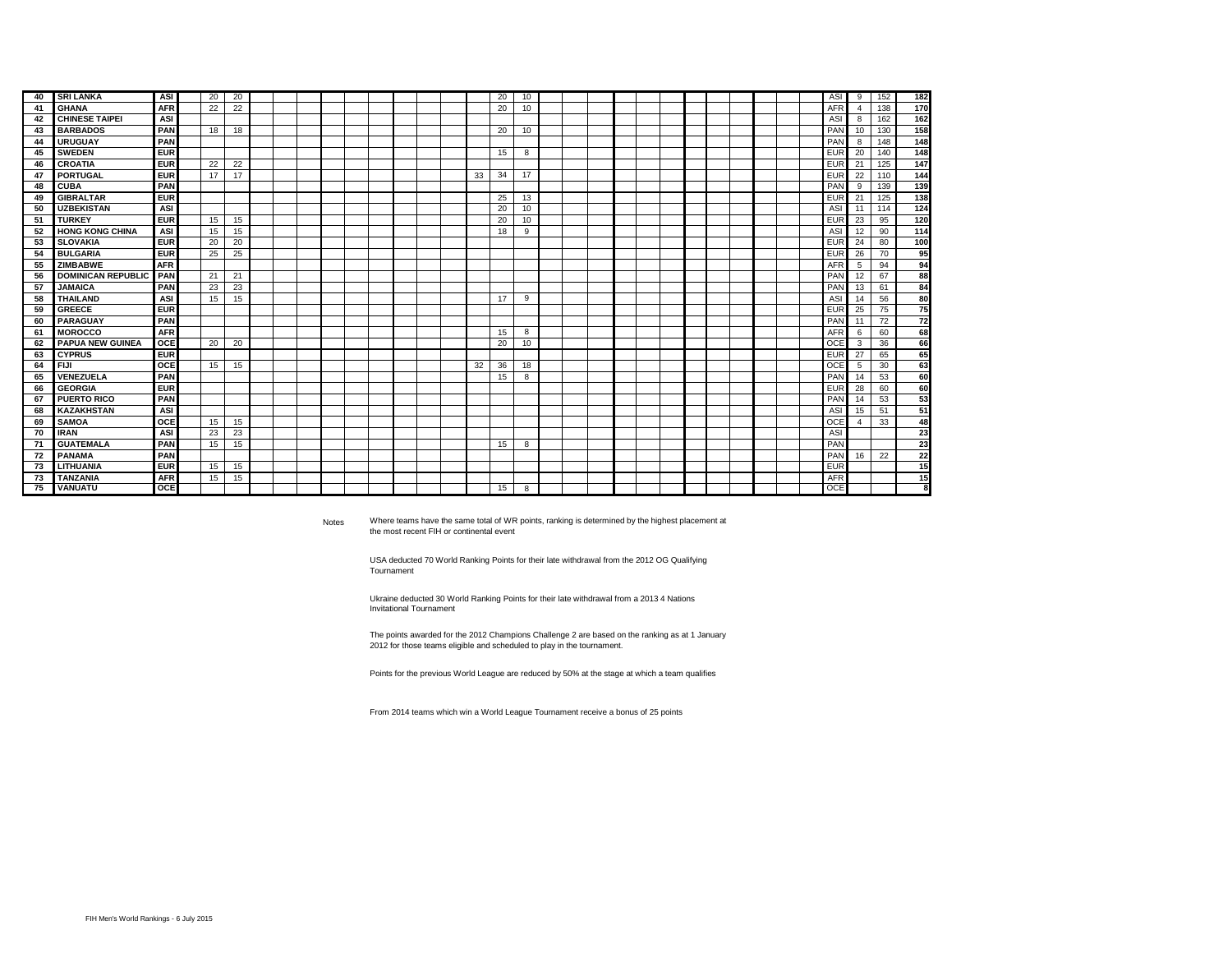

# *CONTINENTAL RANKINGS -- MEN*

*JULY 2015*

**NOTE: The ranking points allocated to each country are to establish Continental Ranking ONLY. Separate points are then allocated to each country based upon the weightings fixed for each CF** 

#### **AFRICAN HOCKEY FEDERATION (MEN)**

| <b>ASIAN HOCKEY FEDERATION (MEN)</b> |  |  |
|--------------------------------------|--|--|
|--------------------------------------|--|--|

|                   |                |            | 2013                         |      |      | 2011                             |     |                  |                   |
|-------------------|----------------|------------|------------------------------|------|------|----------------------------------|-----|------------------|-------------------|
| <b>CF Ranking</b> | <b>Country</b> |            | <b>Africa Cup of Nations</b> |      |      | <b>African Olympic Qualifier</b> |     | <b>Total Pts</b> | <b>CF Ranking</b> |
|                   |                | Rank       | <b>Pts</b>                   | 100% | Rank | Pts                              | 50% |                  |                   |
|                   | <b>RSA</b>     |            | 525                          | 525  |      | 525                              | 263 | 788              |                   |
|                   | EGY            | $\sqrt{2}$ | 403                          | 403  |      | 403                              | 201 | 604              |                   |
|                   | <b>KEN</b>     |            | 182                          | 182  |      | 138                              | 69  | 251              |                   |
|                   | <b>GHA</b>     | 4          | 138                          | 138  | ີ    | 182                              | 91  | 229              |                   |
|                   | ZIM            |            |                              |      |      | 94                               | 47  | 47               |                   |
|                   | <b>MAR</b>     |            |                              |      |      | 60                               | 30  | 30               |                   |

#### **EUROPEAN HOCKEY FEDERATION (MEN)**

|                   |                  |                | 2013                        |          |                | 2011                        |     |                  | 10                    | SIN              | 11                    | 114                                    | 114  | 10             | 142                       | 35           |
|-------------------|------------------|----------------|-----------------------------|----------|----------------|-----------------------------|-----|------------------|-----------------------|------------------|-----------------------|----------------------------------------|------|----------------|---------------------------|--------------|
| <b>CF Ranking</b> | Country          |                | <b>European Nations Cup</b> |          |                | <b>European Nations Cup</b> |     | <b>Total Pts</b> | 11                    | <b>UZB</b>       | 10                    | 142                                    | 142  | <b>DNP</b>     |                           | $\mathbf{0}$ |
|                   |                  | Rank           | Pts                         | 100%     | Rank           | <b>Pts</b>                  | 50% |                  | 12                    | <b>HKG</b>       | 12                    | 90                                     | 90   | 9              | 152                       | 38           |
|                   | <b>GER</b>       | $\overline{1}$ | 750                         | 750      |                | 750                         | 375 | 1125             | 13                    | CHN              | <b>DNP</b>            |                                        |      | 5              | 495                       | 124          |
| $\overline{2}$    | BEL*             | $\overline{2}$ | 700                         | 700      | $\overline{4}$ | 600                         | 300 | 1000             | 14                    | <b>THA</b>       | 13                    | 83                                     | 83   | 13             | 83                        | 21           |
| 3                 | NED*             | 3              | 650                         | 650      | $\overline{2}$ | 700                         | 350 | 1000             | 15                    | KAZ              | 14                    | 56                                     | 56   | <b>DNP</b>     |                           | $\mathbf 0$  |
| $\overline{4}$    | <b>ENG</b>       | 4              | 600                         | 600      | 3              | 650                         | 325 | 925              |                       |                  |                       |                                        |      |                |                           |              |
| 5                 | <b>ESP</b>       | 5              | 550                         | 550      | 6              | 500                         | 250 | 800              |                       |                  |                       | <b>OCEANIA HOCKEY FEDERATION (MEN)</b> |      |                |                           |              |
| 6                 | <b>IRL</b>       | 6              | 500                         | 500      | 5              | 550                         | 275 | 775              |                       |                  |                       |                                        |      |                |                           |              |
| $\overline{7}$    | POL              | $\overline{7}$ | 450                         | 450      | 10             | 350                         | 175 | 625              |                       |                  |                       | 2013                                   |      |                | 2011                      |              |
| 8                 | <b>RUS</b>       | 9              | 375                         | 375      | $\overline{7}$ | 450                         | 225 | 600              | <b>CF Ranking</b>     | Country          |                       | Oceania Cup                            |      |                | Oceania Cup               |              |
| 9                 | CZE              | 8              | 400                         | 400      | 9              | 375                         | 188 | 588              |                       |                  | Rank                  | <b>Pts</b>                             | 100% | Rank           | Pts                       | 50%          |
| 10                | <b>FRA</b>       | 10             | 350                         | 350      | 8              | 400                         | 200 | 550              |                       | <b>AUS</b>       | $\overline{1}$        | 750                                    | 750  |                | 750                       | 375          |
| 11                | AUT              | 11             | 325                         | 325      | 12             | 300                         | 150 | 475              | $\overline{2}$        | <b>NZL</b>       | $\overline{2}$        | 700                                    | 700  | $\overline{2}$ | 700                       | 350          |
| 12                | UKR*             | 13             | 275                         | 275      | 13             | 275                         | 138 | 413              | 3                     | <b>PNG</b>       | 3                     | 36                                     | 36   | 4              | 33                        | 33           |
| 13                | SCO <sup>*</sup> | 14             | 250                         | 250      | 11             | 325                         | 163 | 413              | $\boldsymbol{\Delta}$ | SAM              | $\boldsymbol{\Delta}$ | 33                                     | 33   | 5              | 30                        | 15           |
| 14                | AZE              | 12             | 300                         | 300      | 17             | 185                         | 93  | 393              | 5                     | <b>FIJ</b>       | <b>DNP</b>            |                                        |      | 3              | 36                        | 18           |
| 15                | WAL              | 15             | 225                         | 225      | 14             | 250                         | 125 | 350              |                       |                  |                       |                                        |      |                |                           |              |
| 16                | <b>ITA</b>       | 16             | 200                         | 200      | 18             | 170                         | 85  | 285              |                       |                  |                       | PAN AMERICAN HOCKEY FEDERATION (MEN)   |      |                |                           |              |
| 17                | SUI*             | 17             | 185                         | 185      | 20             | 140                         | 70  | 255              |                       |                  |                       |                                        |      |                |                           |              |
| 18                | BLR*             | 19             | 155                         | 155      | 16             | 200                         | 100 | 255              |                       |                  |                       | 2013                                   |      |                | 2011                      |              |
| 19                | CRO              | 18             | 170                         | 170      | 21             | 125                         | 63  | 233              | <b>CF Ranking</b>     | Country          |                       | <b>Pan American Cup</b>                |      |                | <b>Pan American Games</b> |              |
| 20                | SWE              | 22             | 110                         | 110      | 15             | 225                         | 113 | 223              |                       |                  | Rank                  | <b>Pts</b>                             | 100% | Rank           | Pts                       | 50%          |
| 21                | GIB              | 21             | 125                         | 125      | 19             | 155                         | 78  | 203              |                       | <b>ARG</b>       |                       | 589                                    | 589  | -1             | 589                       | 294          |
| 22                | POR              | 20             | 140                         | 140      | 22             | 110                         | 55  | 195              | 2                     | CAN              | $\overline{2}$        | 550                                    | 550  | $\overline{2}$ | 550                       | 275          |
| 23                | <b>TUR</b>       | 23             | 95                          | 95       | 24             | 80                          | 40  | 135              | 3                     | USA*             | $\boldsymbol{\Delta}$ | 246                                    | 246  | 5              | 226                       | 113          |
| 24                | <b>SVK</b>       | 24             | 80                          | 80       | 23             | 95                          | 48  | 128              | $\boldsymbol{\Delta}$ | CHI <sup>*</sup> | 5                     | 226                                    | 226  | 3              | 267                       | 133          |
| 25                | GRE              | 25             | 75                          | 75       | 25             | 75                          | 38  | 113              | 5                     | <b>TTO</b>       | 3                     | 267                                    | 267  | $\overline{7}$ | 167                       | 83           |
| 26                | <b>BUL</b>       | 26             | 70                          | 70       | 26             | 70                          | 35  | 105              | 6                     | <b>MEX</b>       | 6                     | 205                                    | 205  | 6              | 205                       | 103          |
| 27                | <b>CYP</b>       | 27             | 65                          | 65       | 27             | 65                          | 33  | 98               | $\overline{7}$        | <b>BRA</b>       | $\overline{7}$        | 167                                    | 167  | 10             | 130                       | 65           |
| 28                | GEO              | <b>DNP</b>     |                             | $\Omega$ | 28             | 60                          | 30  | 30               | 8                     | <b>URU</b>       | 8                     | 148                                    | 148  | 9              | 139                       | 69           |

\* Where points are equal for 4-year cycle, team with most recent best result at CF Championships is ranked higher.

\* Where points are equal for 4-year cycle, team with most recent best result at CF Championships is ranked higher.

|        |            |        | 2013                         |      |                                         | 2011                             |     |                  |                   |            |                | 2013             |      |                  | 2010               |     |                  |
|--------|------------|--------|------------------------------|------|-----------------------------------------|----------------------------------|-----|------------------|-------------------|------------|----------------|------------------|------|------------------|--------------------|-----|------------------|
| anking | Country    |        | <b>Africa Cup of Nations</b> |      |                                         | <b>African Olympic Qualifier</b> |     | <b>Total Pts</b> | <b>CF Ranking</b> | Country    |                | <b>Asian Cup</b> |      |                  | <b>Asian Games</b> |     | <b>Total Pts</b> |
|        |            | Rank   | <b>Pts</b>                   | 100% | Rank                                    | <b>Pts</b>                       | 50% |                  |                   |            | Rank           | <b>Pts</b>       | 100% | Rank             | <b>Pts</b>         | 25% |                  |
|        | <b>RSA</b> |        | 525                          | 525  |                                         | 525                              | 263 | 788              |                   | <b>KOR</b> |                | 750              | 750  |                  | 540                | 135 | 885              |
|        | EGY        | $\sim$ | 403                          | 403  | $\Omega$                                | 403                              | 201 | 604              | c                 | <b>IND</b> | $\overline{2}$ | 700              | 700  | $\overline{ }$   | 650                | 163 | 863              |
|        | <b>KEN</b> | $\sim$ | 182                          | 182  |                                         | 138                              | 69  | 251              | 3                 | <b>PAK</b> | 3              | 650              | 650  |                  | 750                | 188 | 838              |
|        | GHA        |        | 138                          | 138  | 3                                       | 182                              | 91  | 229              |                   | MAS        |                | 540              | 540  | $\mathcal{P}$    | 700                | 175 | 715              |
|        | ZIM        |        |                              |      |                                         | 94                               | 47  | 47               | 5                 | JPN.       | ÷.             | 495              | 495  |                  | 450                | 113 | 608              |
|        | <b>MAR</b> |        |                              |      | ь                                       | 60                               | 30  | 30               | b                 | <b>OMA</b> | 6              | 450              | 450  |                  | 182                | 46  | 496              |
|        |            |        |                              |      |                                         |                                  |     |                  |                   | <b>BAN</b> |                | 182              | 182  |                  | 162                | 41  | 223              |
|        |            |        |                              |      | <b>EUROPEAN HOCKEY FEDERATION (MEN)</b> |                                  |     |                  | $\sim$<br>×       | <b>TPE</b> | 8              | 162              | 162  | 11               | 114                | 28  | <b>190</b>       |
|        |            |        |                              |      |                                         |                                  |     |                  |                   | SRI        | q              | 152              | 152  | 12               | 90                 | 23  | 174              |
|        |            |        | 2013                         |      |                                         | 2011                             |     |                  | 10                | SIN        | 11             | 114              | 114  | 10 <sup>10</sup> | 142                | 35  | 149              |
| anking | Country    |        | <b>European Nations Cup</b>  |      |                                         | <b>European Nations Cup</b>      |     | <b>Total Pts</b> | 11                | <b>UZB</b> | 10             | 142              | 142  | <b>DNP</b>       |                    |     | 142              |
|        |            | Rank   | <b>Pts</b>                   | 100% | Rank                                    | <b>Pts</b>                       | 50% |                  | 12                | <b>HKG</b> | 12             | 90               | 90   |                  | 152                | 38  | 128              |
|        | GER        |        | 750                          | 750  |                                         | 750                              | 375 | 1125             | 13                | <b>CHN</b> | <b>DNP</b>     |                  |      |                  | 495                | 124 | 124              |
|        | BEL'       | $\sim$ | 700<br>700<br>600            |      |                                         |                                  |     | 1000             | 14                | <b>THA</b> | 13             | 83               | 83   | 13               | 83                 | 21  | 103              |
|        | NED*       | $\sim$ | 650                          | 650  | $\sqrt{2}$                              | 700                              | 350 | 1000             | 15                | KAZ        | 14             | 56               | 56   | <b>DNP</b>       |                    |     | 56               |

## **OCEANIA HOCKEY FEDERATION (MEN)**

|    | POL        |    | 450 | 450 | 10 | 350 | 175 | 625 |                   |                |            | 2013             |      |      | 2011             |     |                  |
|----|------------|----|-----|-----|----|-----|-----|-----|-------------------|----------------|------------|------------------|------|------|------------------|-----|------------------|
|    | <b>RUS</b> |    | 375 | 375 |    | 450 | 225 | 600 | <b>CF Ranking</b> | <b>Country</b> |            | Oceania Cup      |      |      |                  |     | <b>Total Pts</b> |
|    | CZE        |    | 400 | 400 |    | 375 | 188 | 588 |                   |                | Rank       | Pts <sup>1</sup> | 100% | Rank | Pts <sup>1</sup> | 50% |                  |
| 10 | <b>FRA</b> | 10 | 350 | 350 |    | 400 | 200 | 550 |                   | AUS            |            | 750              | 750  |      | 750              | 375 | 1125             |
|    | <b>AUT</b> |    | 325 | 325 |    | 300 | 150 | 475 |                   | <b>NZL</b>     |            | 700              | 700  |      | 700              | 350 | 1050             |
| 12 | UKR*       | 13 | 275 | 275 |    | 275 | 138 | 413 |                   | PNG            |            | <b>DC</b>        | 36   |      |                  | 33  | 69               |
| 13 | SCO*       | 14 | 250 | 250 |    | 325 | 163 | 413 |                   | SAM            |            | 33               | 33   |      |                  | 15  | 48               |
| 14 | AZE        | 12 | 300 | 300 |    | 185 | റാ  | 393 |                   | FIJ            | <b>DNP</b> |                  |      |      |                  | 18  | 18               |

#### **PAN AMERICAN HOCKEY FEDERATION (MEN)**

| 18 | BLR*       | 19         | 155                                                                                                            | 155          | 16 | 200 | 100 | 255 |                   |                  |      | 2013                    |      |                | 2011                      |     |                  |
|----|------------|------------|----------------------------------------------------------------------------------------------------------------|--------------|----|-----|-----|-----|-------------------|------------------|------|-------------------------|------|----------------|---------------------------|-----|------------------|
| 19 | CRO        | 18         | 170                                                                                                            | 170          | 21 | 125 | 63  | 233 | <b>CF Ranking</b> | Country          |      | <b>Pan American Cup</b> |      |                | <b>Pan American Games</b> |     | <b>Total Pts</b> |
| 20 | SWE        | 22         | 110                                                                                                            | 110          | 15 | 225 | 113 | 223 |                   |                  | Rank | <b>Pts</b>              | 100% | Rank           | <b>Pts</b>                | 50% |                  |
| 21 | GIB        | 21         | 125                                                                                                            | 125          | 19 | 155 | 78  | 203 |                   | ARG              |      | 589                     | 589  |                | 589                       | 294 | 883              |
| 22 | <b>POR</b> | 20         | 140                                                                                                            | 140          | 22 | 110 | 55  | 195 | $\overline{2}$    | CAN              | 2    | 550                     | 550  | $\overline{2}$ | 550                       | 275 | 824              |
| 23 | <b>TUR</b> | 23         | 95                                                                                                             | 95           | 24 | 80  | 40  | 135 | 3                 | $USA*$           | 4    | 246                     | 246  | $\mathcal{D}$  | 226                       | 113 | 359              |
| 24 | <b>SVK</b> | 24         | 80                                                                                                             | 80           | 23 | 95  | 48  | 128 |                   | CHI <sup>*</sup> | 5    | 226                     | 226  | 3              | 267                       | 133 | 359              |
| 25 | GRE        | 25         | 75                                                                                                             | 75           | 25 | 75  | 38  | 113 |                   | <b>TTO</b>       | 3    | 267                     | 267  |                | 167                       | 83  | 350              |
| 26 | <b>BUL</b> | 26         | 70                                                                                                             | 70           | 26 | 70  | 35  | 105 | 6                 | <b>MEX</b>       | 6    | 205                     | 205  | 6              | 205                       | 103 | 308              |
| 27 | CYP        | 27         | 65                                                                                                             | 65           | 27 | 65  | 33  | 98  |                   | <b>BRA</b>       |      | 167                     | 167  | 10             | 130                       | 65  | 231              |
| 28 | GEO        | <b>DNP</b> |                                                                                                                | $\mathbf{0}$ | 28 | 60  | 30  | 30  | 8                 | URU              | 8    | 148                     | 148  | 9              | 139                       | 69  | 217              |
|    |            |            |                                                                                                                |              |    |     |     |     | <b>q</b>          | <b>CUB</b>       |      |                         |      |                | 246                       | 123 | 123              |
|    |            |            | ere points are equal for 4-year cycle, team with most recent best result at CF Championships is ranked higher. |              |    |     |     |     | 10 <sup>1</sup>   | <b>BAR</b>       |      |                         |      | 8              | 148                       | 74  | 74               |
|    |            |            |                                                                                                                |              |    |     |     |     | 11                | PAR              |      |                         |      | 11             | 72                        | 36  | 36               |
|    |            |            | ere points are equal for 4-year cycle, team with most recent best result at CF Championships is ranked higher. |              |    |     |     |     | 12                | <b>DOM</b>       |      |                         |      | 12             | 67                        | 33  | 33               |
|    |            |            |                                                                                                                |              |    |     |     |     | 13                | <b>JAM</b>       |      |                         |      | 13             | 61                        | 31  | 31               |
|    |            |            |                                                                                                                |              |    |     |     |     | 14                | <b>PUR</b>       |      |                         |      | 14             | 53                        | 26  | 26               |
|    |            |            |                                                                                                                |              |    |     |     |     | 14                | <b>VEN</b>       |      |                         |      | 14             | 53                        | 26  | 26               |
|    |            |            |                                                                                                                |              |    |     |     |     | 16                | PAN              |      |                         |      | 16             | 22                        |     | 11               |